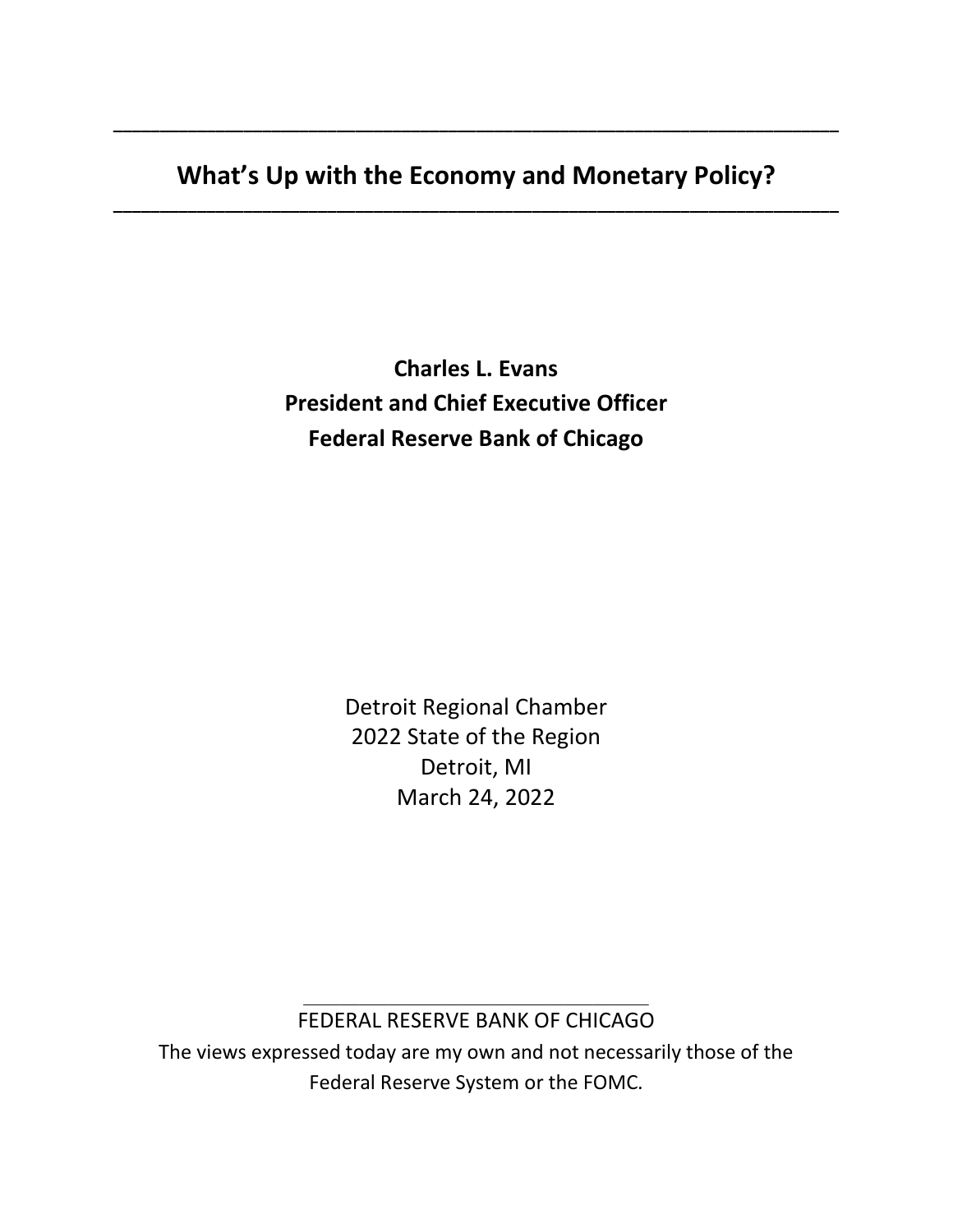# **What's Up with the Economy and Monetary Policy?**

Charles L. Evans President and Chief Executive Officer Federal Reserve Bank of Chicago

## **Introduction**

Thank you, Sandy,<sup>[1](#page-1-0)</sup> for the excellent presentation on economic developments in the region and for the invitation to speak to the Detroit Regional Chamber this morning. The Chicago Fed has been very fortunate to have you on our Detroit Branch board of directors since 2017. I've been very grateful for your many contributions, among which of course are your keen insights on the Detroit and Michigan economies. These and other information we pick up from business and community leaders—many at events such as this one—are very important inputs into my thinking on monetary policy.

Before I begin my formal remarks, I want to acknowledge the substantial hardships the Ukrainian people are enduring as a result of Russia's invasion. This is just an awful event. May the people of Ukraine and all who are affected by this crisis remain strong and as safe as possible.

And I should note, too, that the views I share with you today are my own and do not necessarily represent those of my colleagues on the Federal Open Market Committee (FOMC) or others in the Federal Reserve System.

<span id="page-1-0"></span> $1$  Sandy K. Baruah is the president and chief executive officer of the Detroit Regional Chamber.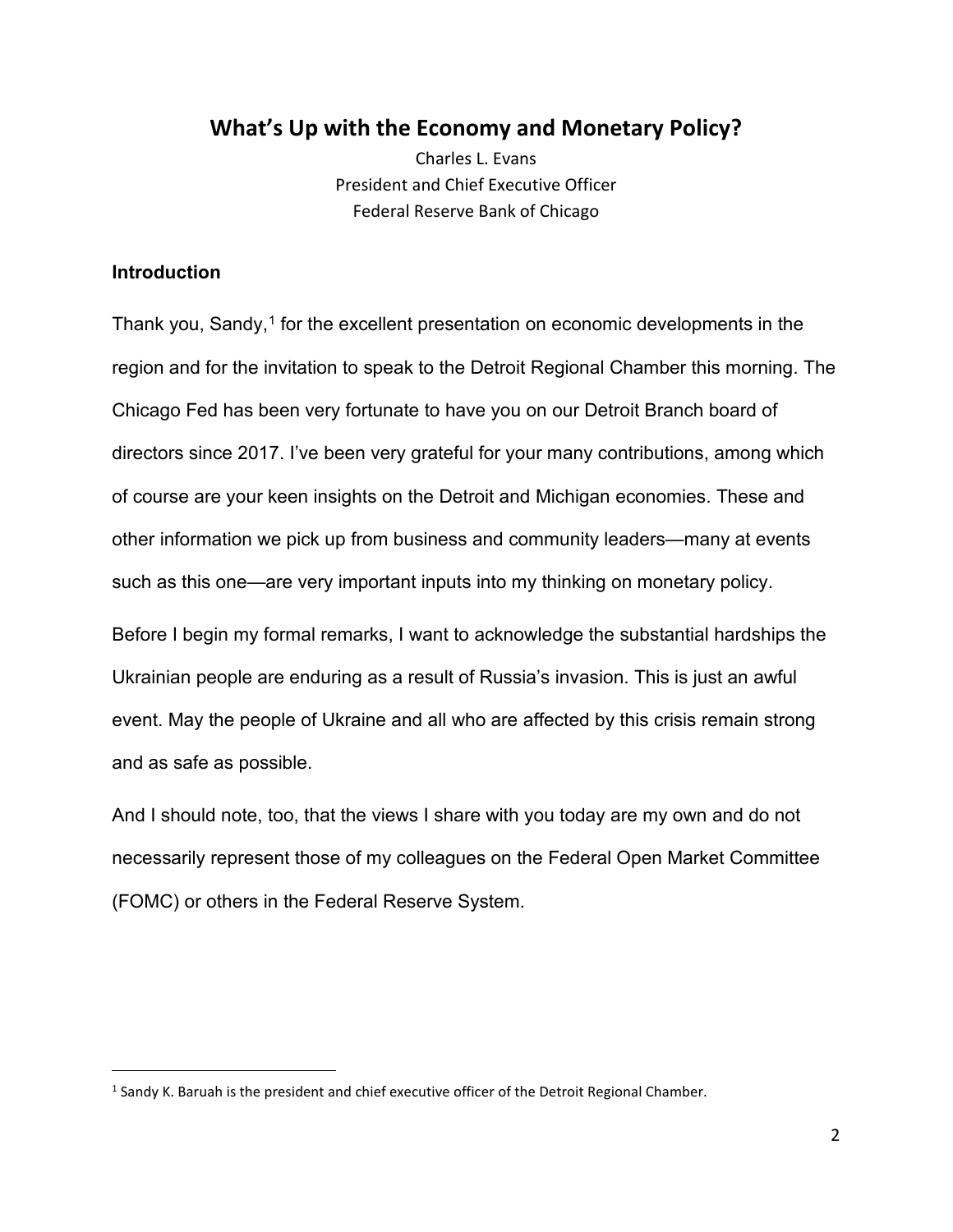#### **The economy today**

Although the Covid-19 virus has taken a horrible toll on the health and livelihoods of so many people, the U.S. economy recovered rapidly in 2021. This progress is remarkable given how dire an event the pandemic has been. Households and businesses showed amazing ingenuity in finding ways to operate safely. The health care sector was able to develop and deploy vaccines extremely rapidly. And fiscal and monetary policymakers provided crucial support through policy actions.

By the second quarter of last year, real gross domestic product (GDP) in the U.S. had surpassed its pre-pandemic level; and despite new waves of infections during the second half, growth for the year was a quite robust 5.6 percent and the economy appears to have entered 2022 with solid momentum. As for the labor market, after peaking near 15 percent early in the pandemic, the unemployment rate declined quickly and now stands at a very healthy 3.8 percent—within shouting distance of the 3.5 percent low we experienced before the Covid crisis.

Here in the Detroit area the contours are similar. In the midst of the shutdowns, the local unemployment rate soared to almost 24 percent in April 2020—much higher than the national average. As the economy reopened and growth picked up, the unemployment rate fell quickly and was 5.1 percent in January 2022. Though still too high—it was 4 percent prior to the pandemic—this improvement is still quite impressive.

If you just look at the national unemployment rate, the labor market appears to have largely recovered from the pandemic. And by a number of other measures, such as unfilled job openings at businesses and the rate at which people quit their jobs for other opportunities, the labor market is downright tight. I know many of you in this room are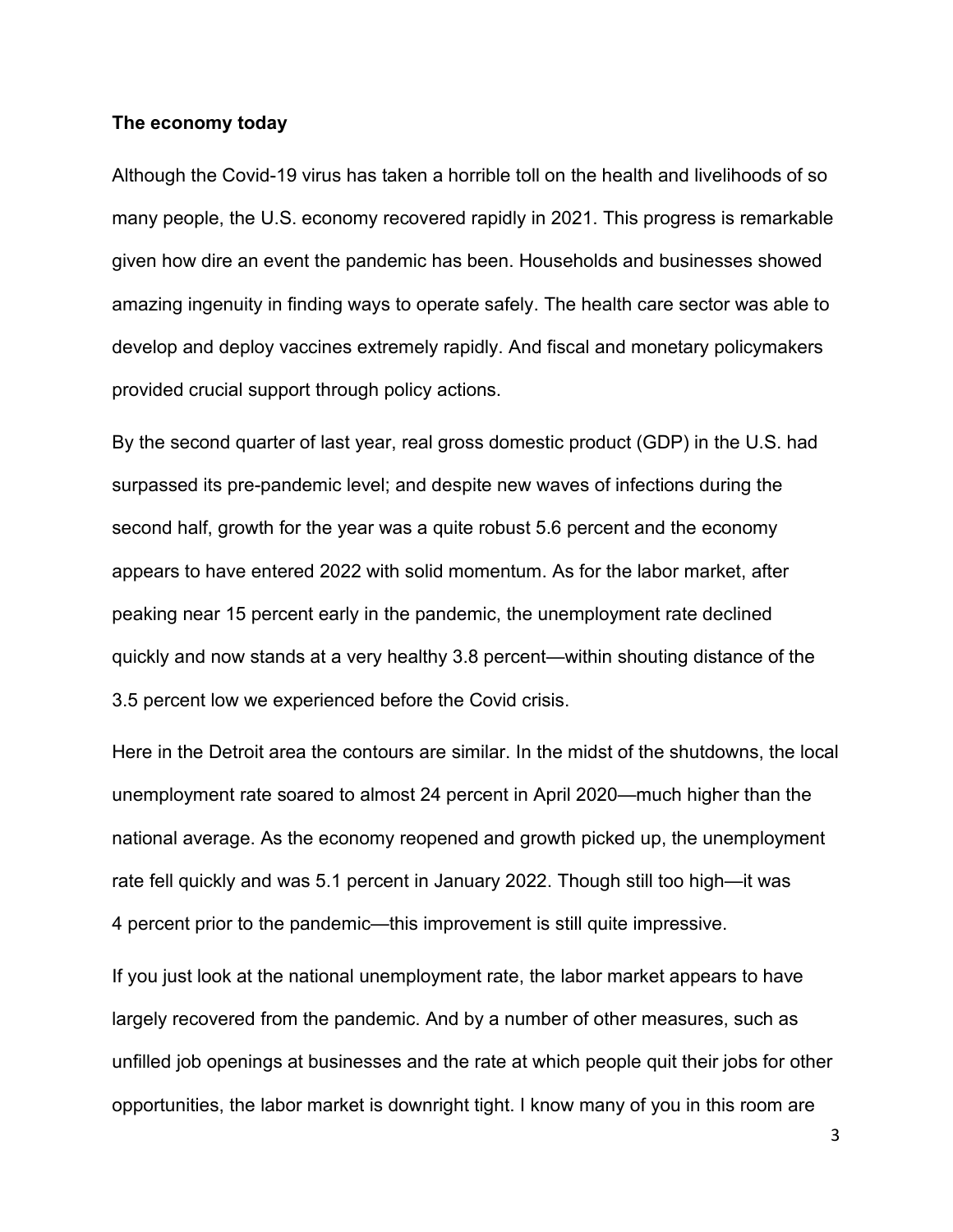dealing with the difficulties of hiring and retaining the workers that you need. However, the number of people actually employed is still well below pre-pandemic trends, as many workers who left the labor force during the pandemic have not reentered the labor market. This is especially true of older workers who retired.

In economic statistics, the labor force counts how many people are either employed or actively looking for work—so it's a measure of the supply of available workers. Today, for a variety of reasons about 600,000 fewer people are in the labor force than before the pandemic. However, given population and labor force participation trends, in the absence of the pandemic we would have expected an increase of about 1.3 million over this time. As the pandemic recedes further, strong labor market conditions will likely draw many of those sitting on the sidelines back into the workforce. This should help alleviate some labor market pressures. But the timing and extent of this return are open questions.

Businesses are adjusting to these labor challenges in a number of ways. One thing that makes this complicated is that the pandemic may have also permanently altered many work arrangements. A wide array of job features is in play. Take, for example, some conversations I recently had with business leaders located in small and medium-sized cities. On the one hand, a number of those running smaller operations talked about the difficulties they were having in retaining back-office staff because these workers are being actively recruited for remote positions with larger employers. On the other hand, an executive at a large manufacturer reported their company had recently hired back a number of high-skilled back-office and digital staff who had left them to take remote positions at West Coast firms, but had not relocated. The executive noted that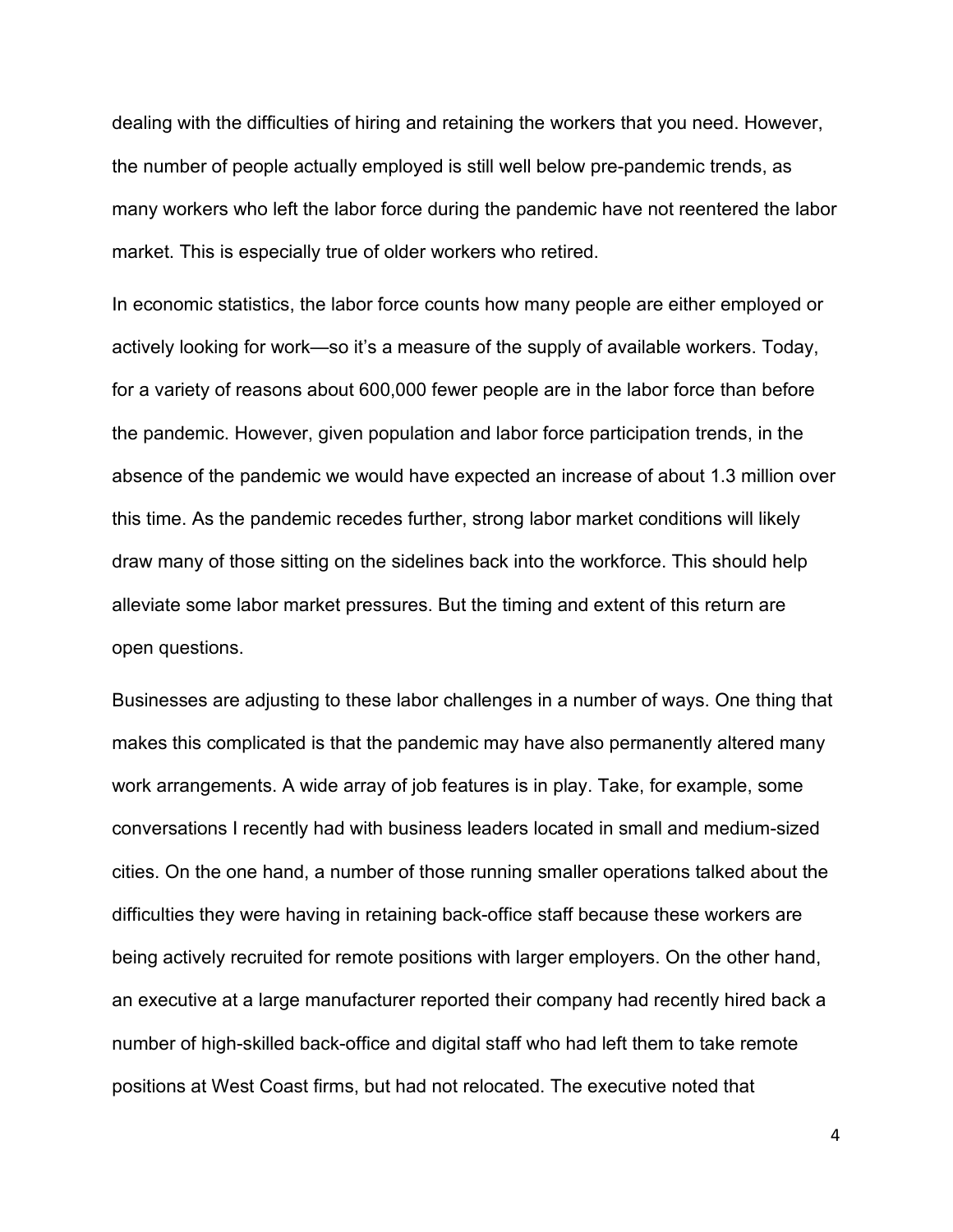employees' desire for a more fulfilling in-person culture and the firm's decision to increase salaries were important factors in this reversal.

I find these anecdotes fascinating, as they highlight the many different ways we could see the labor market structure evolve over time. As of today, it is highly uncertain how it is all going to play out.

The pandemic set in motion other significant changes as well. Let me give you one example that hits close to home for many of you in Detroit. With people forced to spend more time at home, households shifted their spending from services, such as travel or dining out, toward goods, such as appliances for home improvement projects or consumer electronics. And many of these items contain a large number of sophisticated microprocessors. Well, so do cars. And at the same time, expecting a severe and prolonged recession, automakers substantially scaled back their production plans and ordered fewer microprocessors used in motor vehicles.

As it turned out, the demand for vehicles recovered much more robustly than most expected. But firms manufacturing consumer electronics and other such items had absorbed both chip inventories and new production, leaving fewer chips available for vehicles. As a result of this and other shortages, auto and truck production has been severely curtailed. And with supply curtailed but demand still robust, motor vehicle prices have surged more than 23 percent over the past year.

This is just one story, but in many areas we are seeing producers struggling with such supply bottlenecks. In some cases, lean, just-in-time production processes have come under pressure from multiple directions simultaneously as the flood of demand has put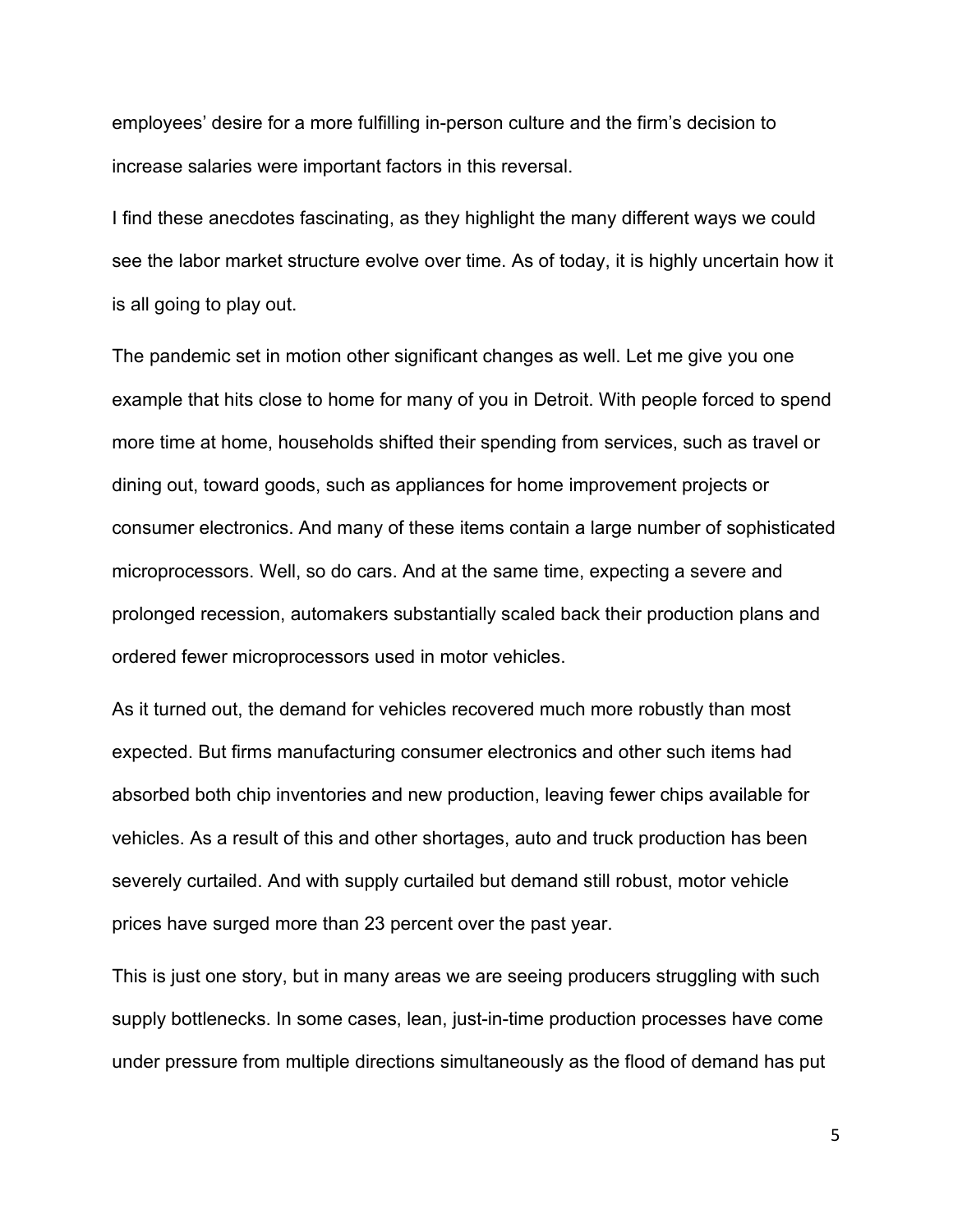logistics systems under immense strain. The result has been a surge in costs that have been passed through to higher prices for many items.

#### **Market forces should help temper the recent inflation surge**

This brings me to inflation. Early last year, as activity began to normalize, prices for goods and services that were especially sensitive to the pandemic adjusted higher. However, as the year progressed, strong demand and continuing supply challenges, including shortages of workers in many sectors, resulted in prices rising across a broader range of goods and services. Inflation for the year was an uncomfortably high 5.8 percent and rose further to 6.1 percent in January.<sup>[2](#page-5-0)</sup> For people whose incomes have not kept pace, higher inflation is a real hardship.

It is important to step back and think about the economic factors behind the massive jump in inflation over the past year. After all, in February 2021, inflation was only 1.6 percent—below the FOMC's objective of inflation averaging 2 percent over time. We often hear commentary that today's inflation is the highest we've seen since the early 1980s. But our experience today is much different. Back then, overly accommodative monetary policy during the 1960s and '70s helped fuel a slow but persistent buildup in long-run inflation expectations—that's economist jargon for the underlying views of wage and price growth that get built into the psychology of households and businesses. Of course, this was the inflation that former Fed Chair

<span id="page-5-0"></span> $<sup>2</sup>$  Our preferred measure of inflation is the Price Index for Personal Consumption Expenditures (PCE).</sup>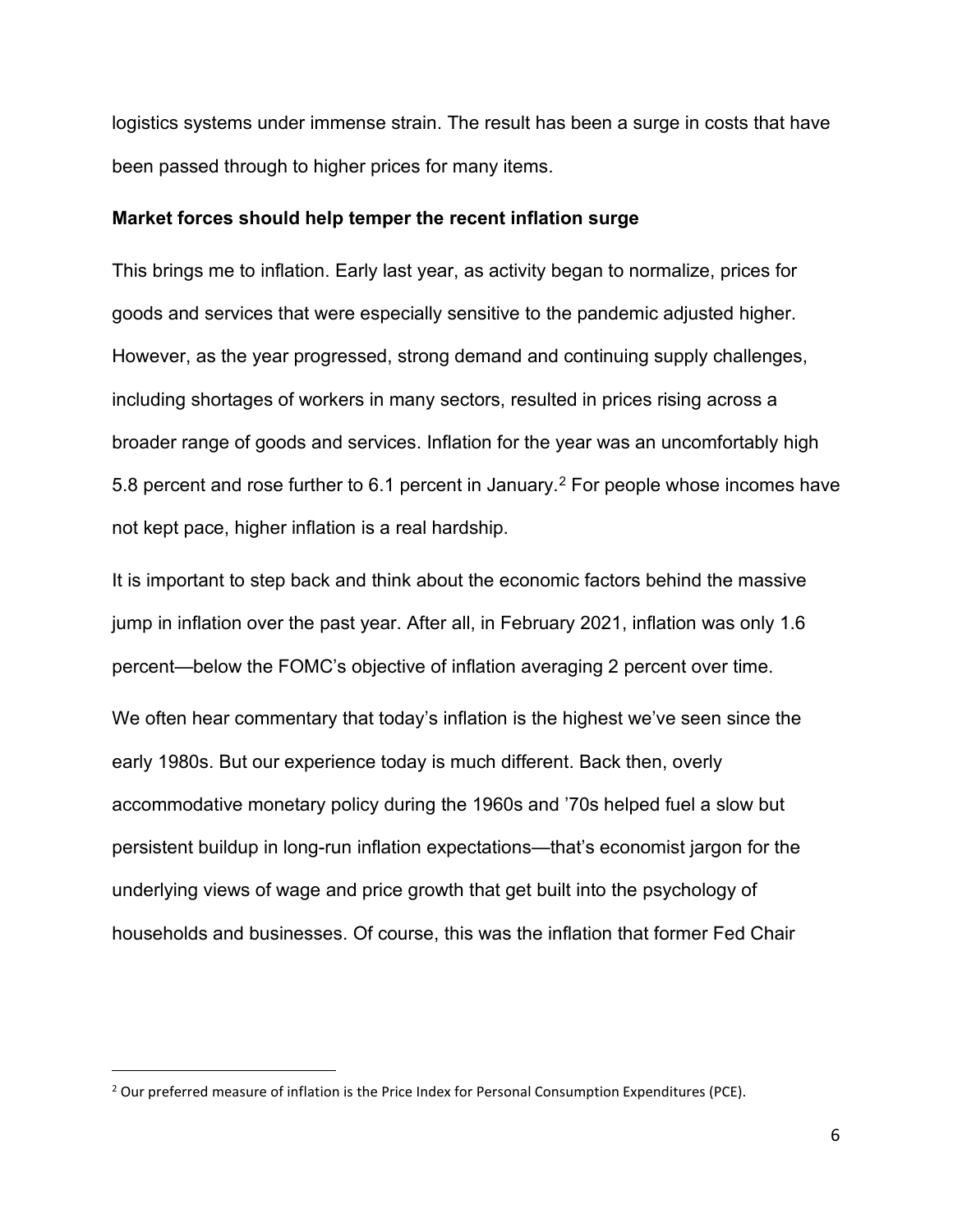Paul Volcker eventually had to address with draconian measures.<sup>[3](#page-6-0)</sup> In contrast, the pickup in inflation over the past year occurred rapidly—and did so after more than a decade of sub-2 percent actual inflation and with longer-run inflation remaining quite low.

As I alluded to earlier, today's surge largely reflects real supply shocks and weakened supply chains and logistics in the face of strong, outsized demand for goods and diminished labor force participation. These have been the strongest forces underlying the past year's rapid increase.

A broad take-away I get from the data and discussions with business and community leaders is that markets are working to allocate scarce resources to their most critical uses. A shift in demand back toward services, an increase in supply in response to higher relative prices and wages, and adjustments in business models to adapt to the evolving environment will eventually alleviate many of the supply-side pressures we face today. Yet in many cases it is going to be a complicated process.

### **Adjusting monetary policy**

That said, as I noted earlier, since last summer inflation has broadened out to a wide range of goods and services. This is a signal of more general pressure from aggregate demand on today's impinged supply. If monetary policy did not respond to these broader pressures, we would see higher inflation become embedded in inflation expectations, and we would have even harder work to do to rein it in.

<span id="page-6-0"></span><sup>&</sup>lt;sup>3</sup> Paul Volcker was the Chair of the Federal Reserve from August 6, 1979, until August 11, 1987. More on Volcker and his tenure as Fed Chair are available online, https://www.federalreservehistory.org/people/paul-a-volcker.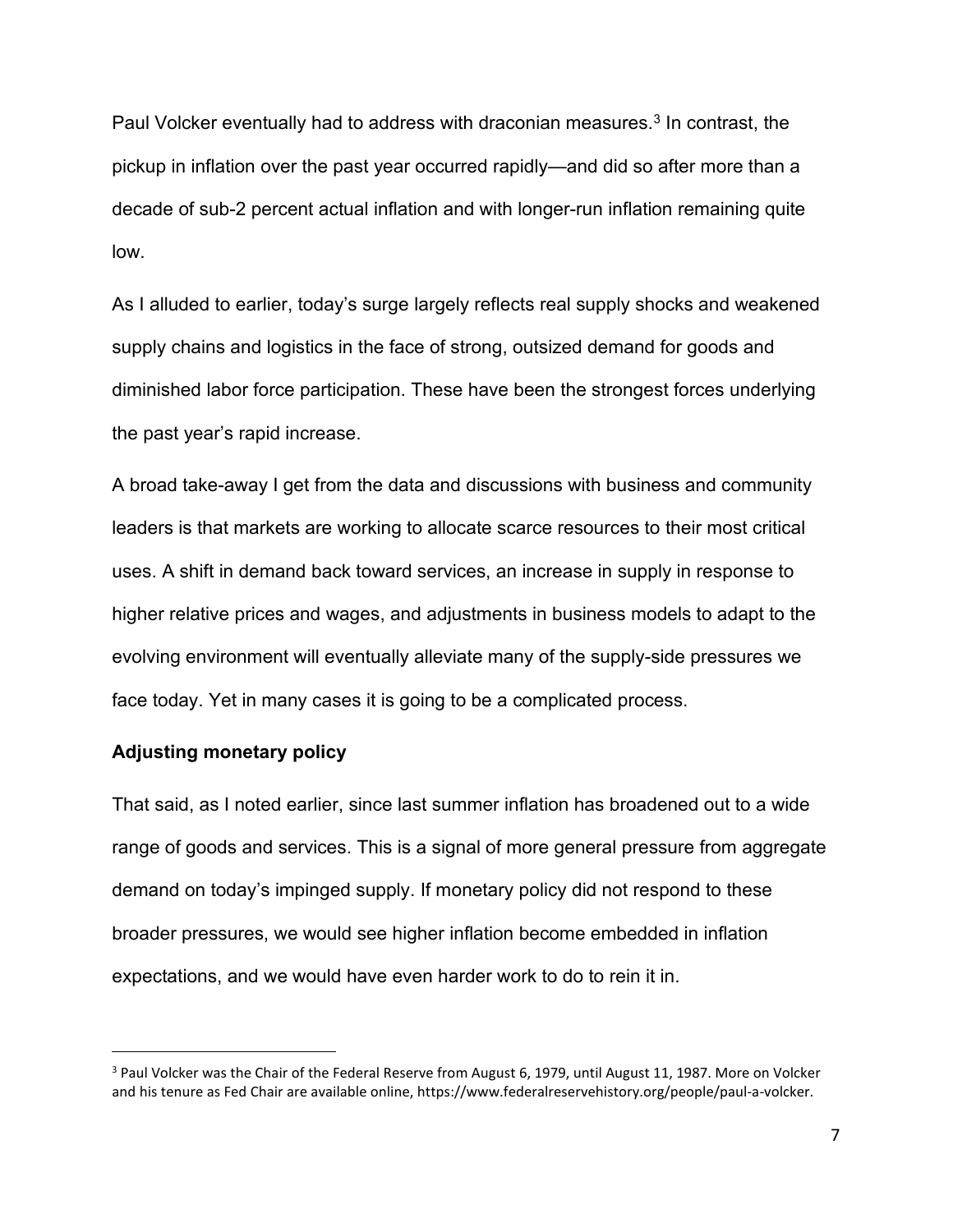So monetary policy must shift to removing accommodation in a timely fashion, which is what you've seen in the latest actions by and communications from the FOMC. Last week, the FOMC announced its decision to raise the federal funds rate target by 25 basis points to a range of 1/[4](#page-7-0) to 1/2 percent.<sup>4</sup> Furthermore, we indicated we will begin reducing the size of our balance sheet at a coming meeting.

The Committee also released its quarterly Summary of Economic Projections (SEP), which presents FOMC participants' forecasts of key economic variables over the next three years and for the longer run.<sup>[5](#page-7-1)</sup> The projections show that including the initial move, the median FOMC participant expects the equivalent of seven 25 basis point increases in the federal funds rate by the end of this year and three more 25 basis point increases in 2023. All told, those increases would put the federal funds rate by the end of 2023 and 2024 at 2-3/4 to 3 percent. This is a bit above the median longer-run estimate of 2.4 percent, and so, it represents a slightly restrictive policy stance.

This is the median projection, and my colleagues hold some range of views as to what exactly constitutes appropriate policy in the current environment. My own viewpoint is in line with the median assessment.

For GDP growth, the median projection for this year is 2.8 percent, with growth moderating to near 2 percent in 2023 and 2024. With the longer-term growth trend for the economy seen at about 1-3/4 percent, these GDP numbers are solid ones. The labor market is expected to remain quite strong as well, with the unemployment rate near 3-1/2 percent from the end of this year through 2024.

<span id="page-7-0"></span><sup>4</sup> Federal Open Market Committee (2022b).

<span id="page-7-1"></span><sup>5</sup> Federal Open Market Committee (2022a).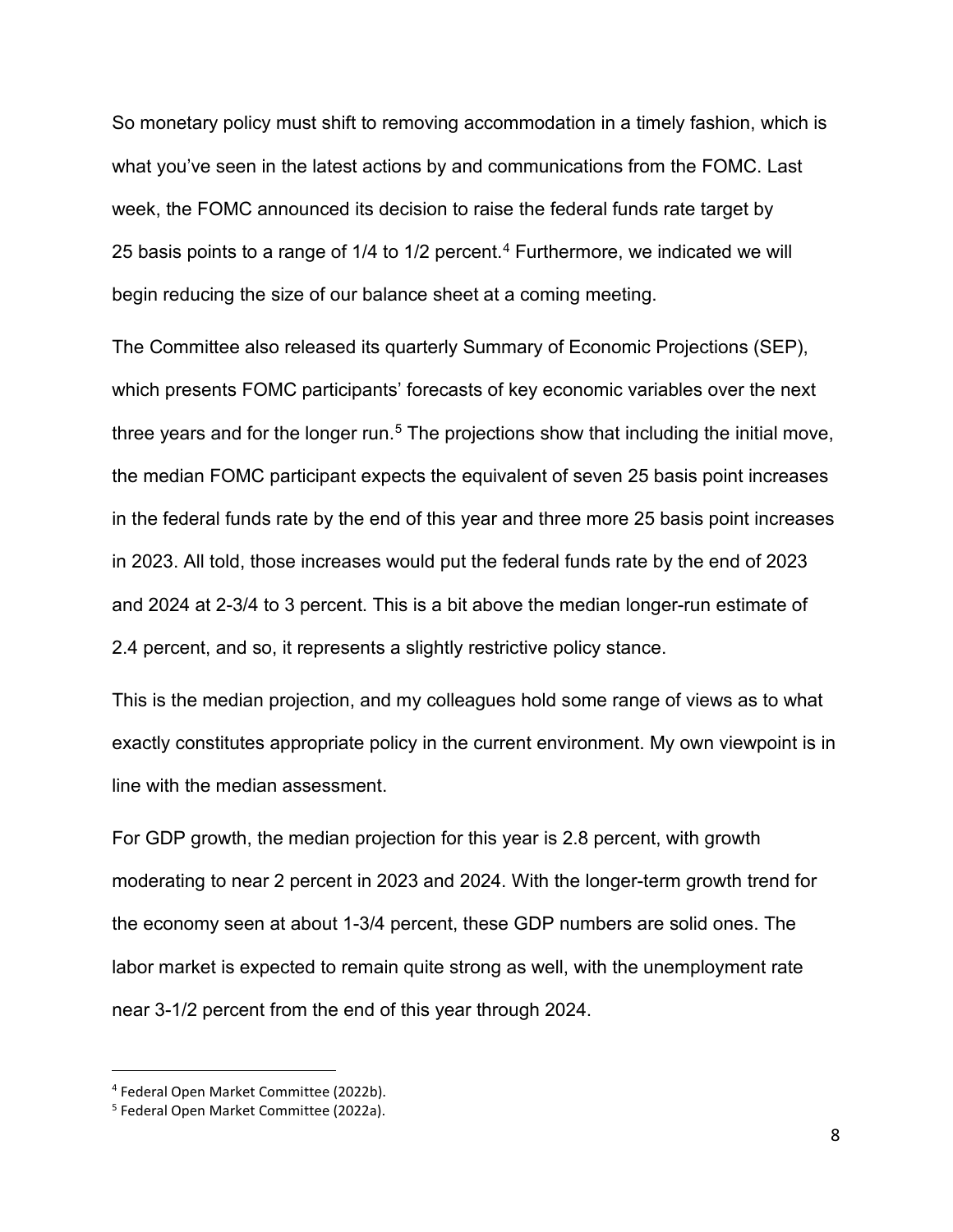This brings me to the big question for today: What about inflation? As we continue to adapt to and better control the virus, as market forces work to reallocate productive resources, and as monetary policy tightens, we should see a reduction in inflationary pressure. At about 4-1/4 percent, the median forecast for inflation this year is still high, but inflation is expected to moderate as we move through the projection period, eventually coming down to 2.3 percent by the end of 2024. I would note that the general contours of these Federal Reserve projections are shared by most private-sector forecasters.

Needless to say, in the current environment all forecasts are subject to a great deal of uncertainty and risks. Of course, two major sources of uncertainty today are the crisis in Ukraine and waves of the virus that currently are hitting abroad. Both of these present upside risks to inflation and downside risks to growth, and we will be monitoring their impact on the economy very closely.

### **Conclusion**

To sum up, economic activity and employment continue to strengthen while inflation remains well above our objective. To steer the economy to our dual mandate goals of full employment and 2 percent average inflation, the Fed has begun to reduce the degree of monetary accommodation. Our recent 25 basis point rate hike was the first of what appears to be many this year.

With all of the uncertainty we face today, policymakers need to be cautious, humble, and nimble as we navigate the course ahead. Monetary policy is not on a preset course: Each meeting's decision will be based on an assessment of economic and financial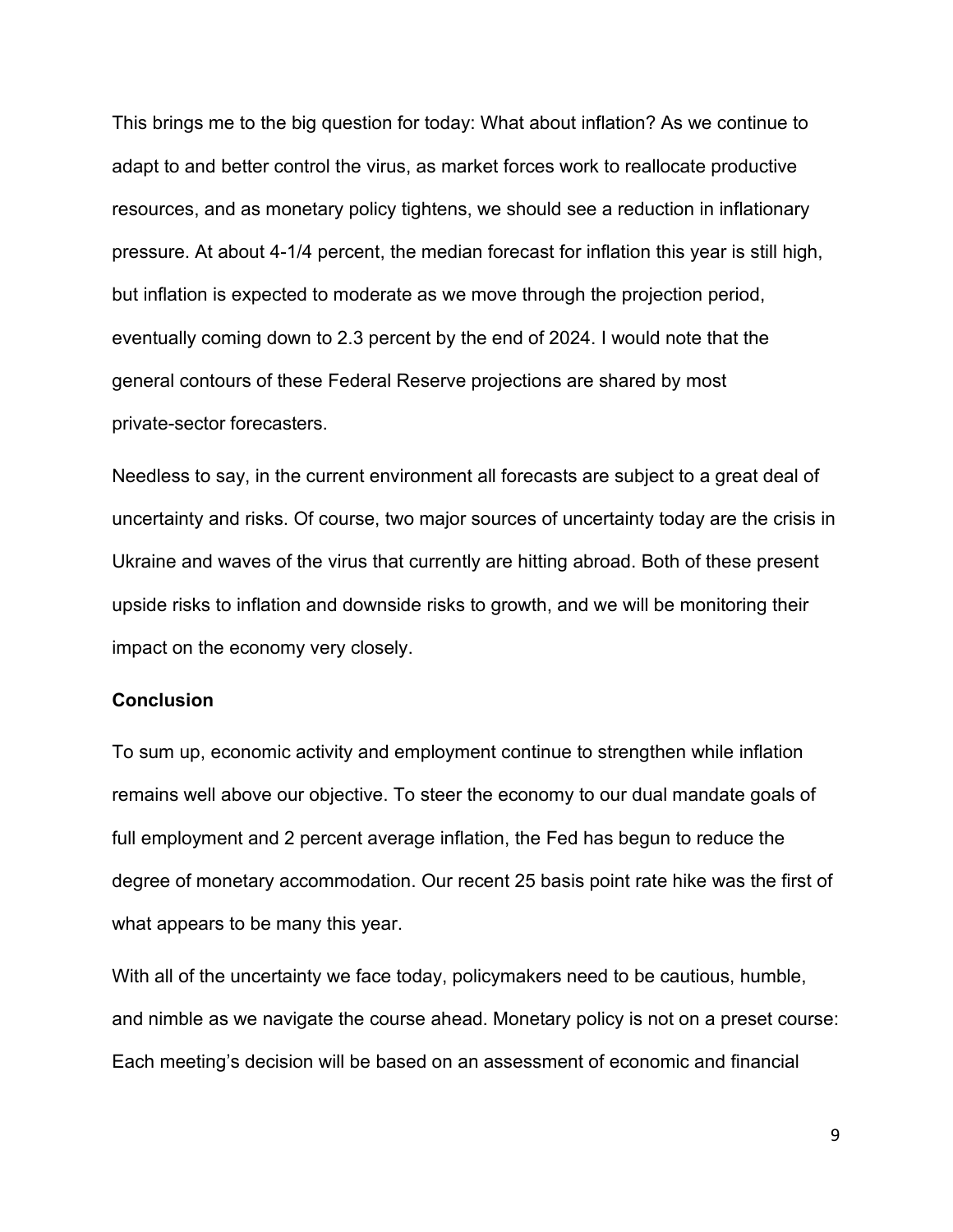conditions at the time, as well as the risks to the outlook. But all of our decision-making will be squarely focused on achieving the Federal Reserve's mandated policy goals of maximum inclusive employment and inflation that averages 2 percent over time.